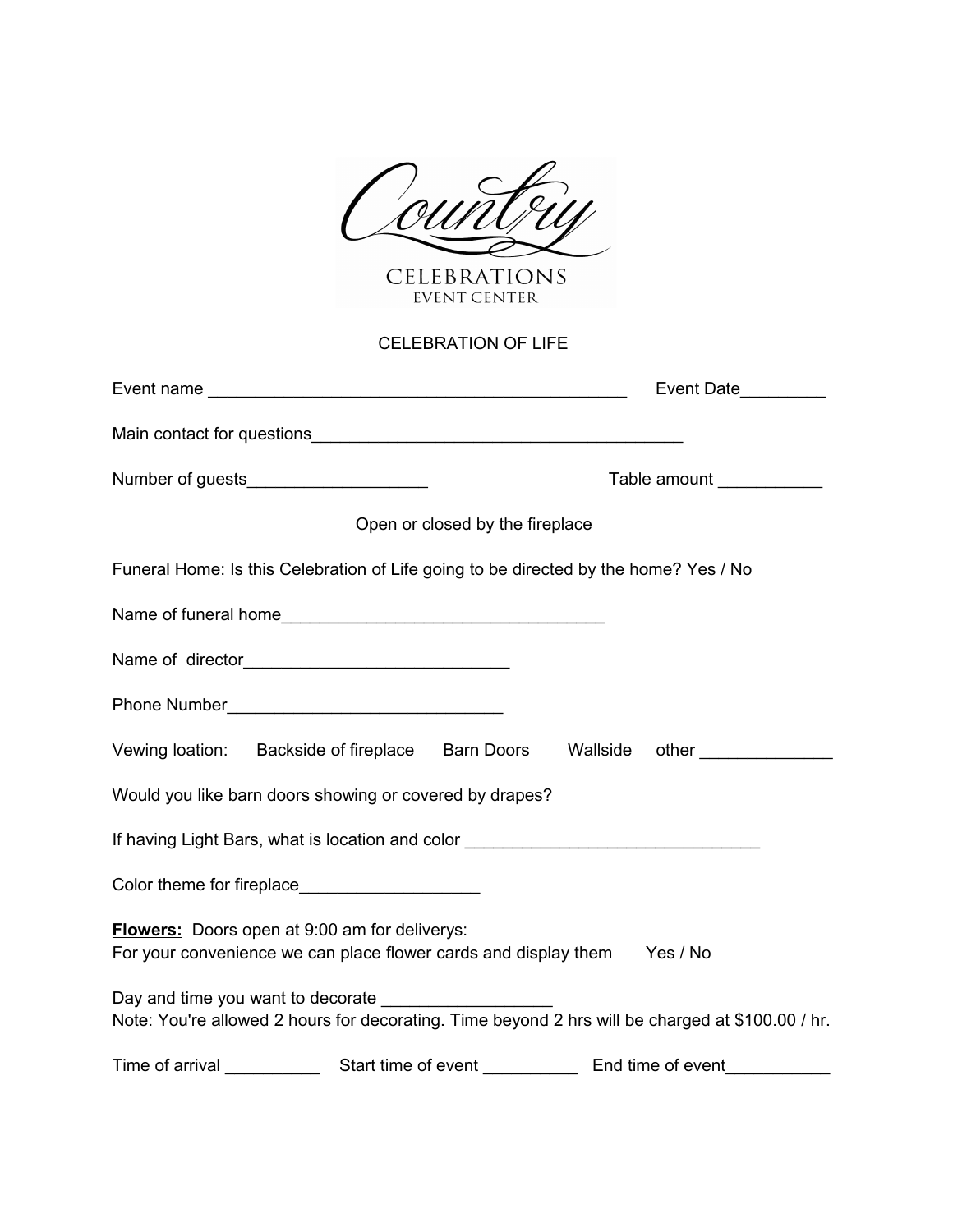## **Catering info**

| Amount due for catering \$                                                                                                                                               |                        |                        |
|--------------------------------------------------------------------------------------------------------------------------------------------------------------------------|------------------------|------------------------|
| <b>Refreshment Bar</b>                                                                                                                                                   |                        |                        |
| Unlimited coffee, lemonade, water, and ice tea bar                                                                                                                       |                        |                        |
| Yes / No<br>$\frac{1}{2}$                                                                                                                                                |                        |                        |
| Circle one                                                                                                                                                               |                        |                        |
| <u>Keg beer</u>                                                                                                                                                          |                        |                        |
| Yes / No One keg equals 177 12 oz glasses<br>Circle one                                                                                                                  |                        |                        |
| Amount __________________                                                                                                                                                | Prepay Total price. \$ |                        |
| Open bar                                                                                                                                                                 |                        |                        |
| Yes / No                                                                                                                                                                 |                        |                        |
| Circle one                                                                                                                                                               |                        |                        |
| \$________________________ max on open bar                                                                                                                               |                        | Time frame of open bar |
|                                                                                                                                                                          |                        |                        |
| Liquor or beer request                                                                                                                                                   |                        |                        |
| please let us know if your loved one had a favorite drink that may be reqested at the bar                                                                                |                        |                        |
| Note some liquors may not be available                                                                                                                                   |                        |                        |
| <b>Van services</b>                                                                                                                                                      |                        |                        |
|                                                                                                                                                                          |                        |                        |
| Max amount to spend _____________                                                                                                                                        |                        |                        |
| Note all trips must be no more than 15 min travel time to hotel. We will only go to one hotel of your choice<br>per trip. Most downtown round trips are 45mins to 55mins |                        |                        |
| <b>Electronics</b>                                                                                                                                                       |                        |                        |
| $Lepo$ of microphono: $Vop \sim L$                                                                                                                                       |                        |                        |

Use of microphone: Yes / No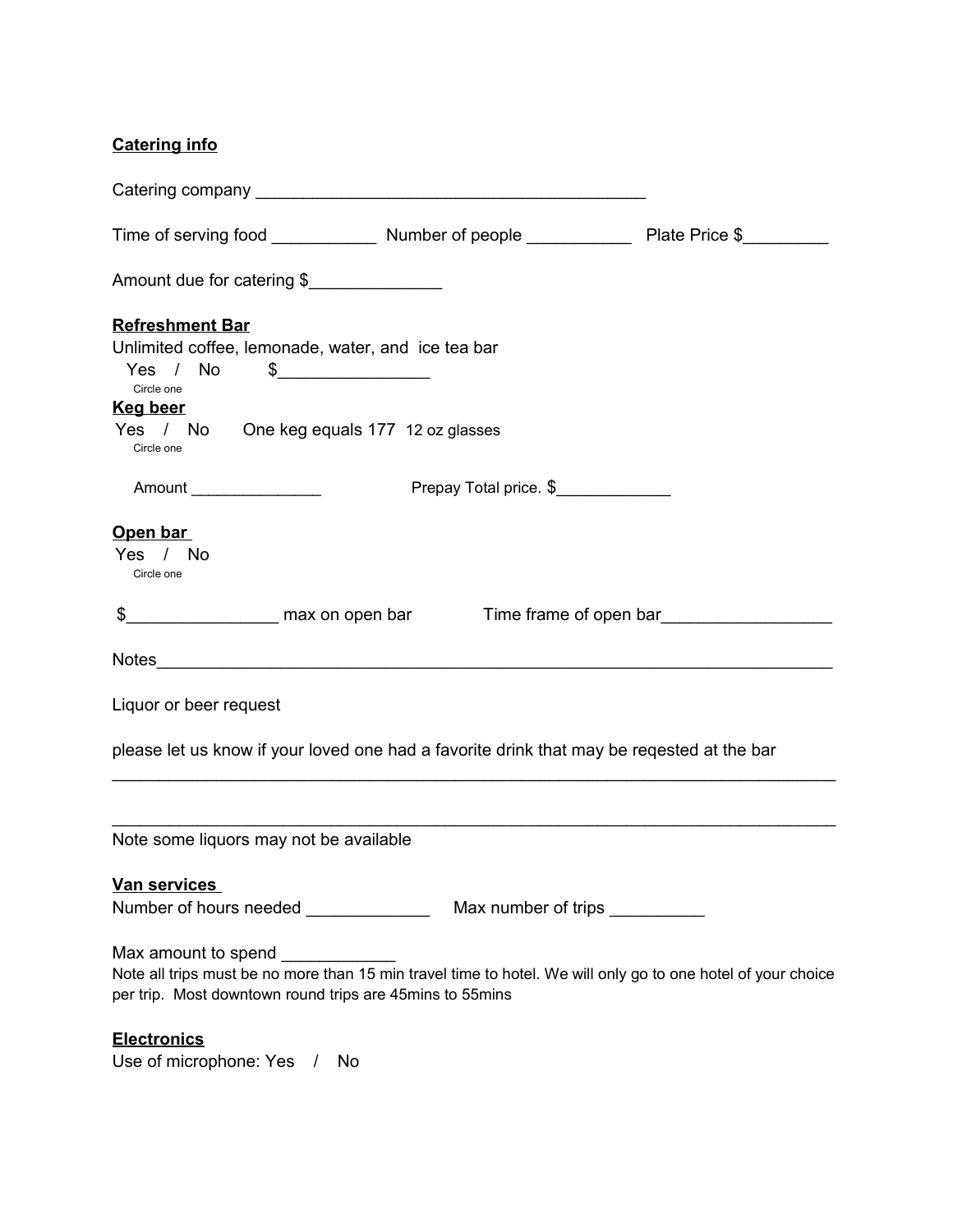| Projector: Yes / No.                                                                                                                                        | USB MP4 | <b>DVD</b><br>Circle one | Computer (hdmi)                                                                                                                                                                                                     |
|-------------------------------------------------------------------------------------------------------------------------------------------------------------|---------|--------------------------|---------------------------------------------------------------------------------------------------------------------------------------------------------------------------------------------------------------------|
|                                                                                                                                                             |         |                          | End time ________________                                                                                                                                                                                           |
| <b>Special table layout</b><br>Yes / No<br>Circle one                                                                                                       |         |                          |                                                                                                                                                                                                                     |
|                                                                                                                                                             |         |                          |                                                                                                                                                                                                                     |
|                                                                                                                                                             |         |                          | Will you need tables for a memories display? Yes / No Number of tables _______________                                                                                                                              |
| Candy or popcorn bar table - Yes / Number of Round or 8ft long tables<br>something you feel that might be fitting this description, please ask us about it. |         |                          | Note: Candy bar can't have anything sticky. For example: Taffy, Skittles, Caramel, Candy Corn, large<br>lollipops, etc. Clean up fee \$150.00 may apply if candy is sticky or needs extensive clean up. If you have |
| Card table round or 8ft long table Guest Book round or 8ft long table                                                                                       |         |                          |                                                                                                                                                                                                                     |
| other tables?__________                                                                                                                                     |         |                          |                                                                                                                                                                                                                     |
| Any special requests?                                                                                                                                       |         |                          |                                                                                                                                                                                                                     |
|                                                                                                                                                             |         |                          |                                                                                                                                                                                                                     |
| Payment type: Check Cash                                                                                                                                    | Card    |                          |                                                                                                                                                                                                                     |
|                                                                                                                                                             |         |                          |                                                                                                                                                                                                                     |
| Cash amount ________________________                                                                                                                        |         |                          |                                                                                                                                                                                                                     |
|                                                                                                                                                             |         |                          |                                                                                                                                                                                                                     |
| Signature                                                                                                                                                   |         |                          | <b>Country Celebrations Event Center</b>                                                                                                                                                                            |
| Date                                                                                                                                                        |         |                          |                                                                                                                                                                                                                     |